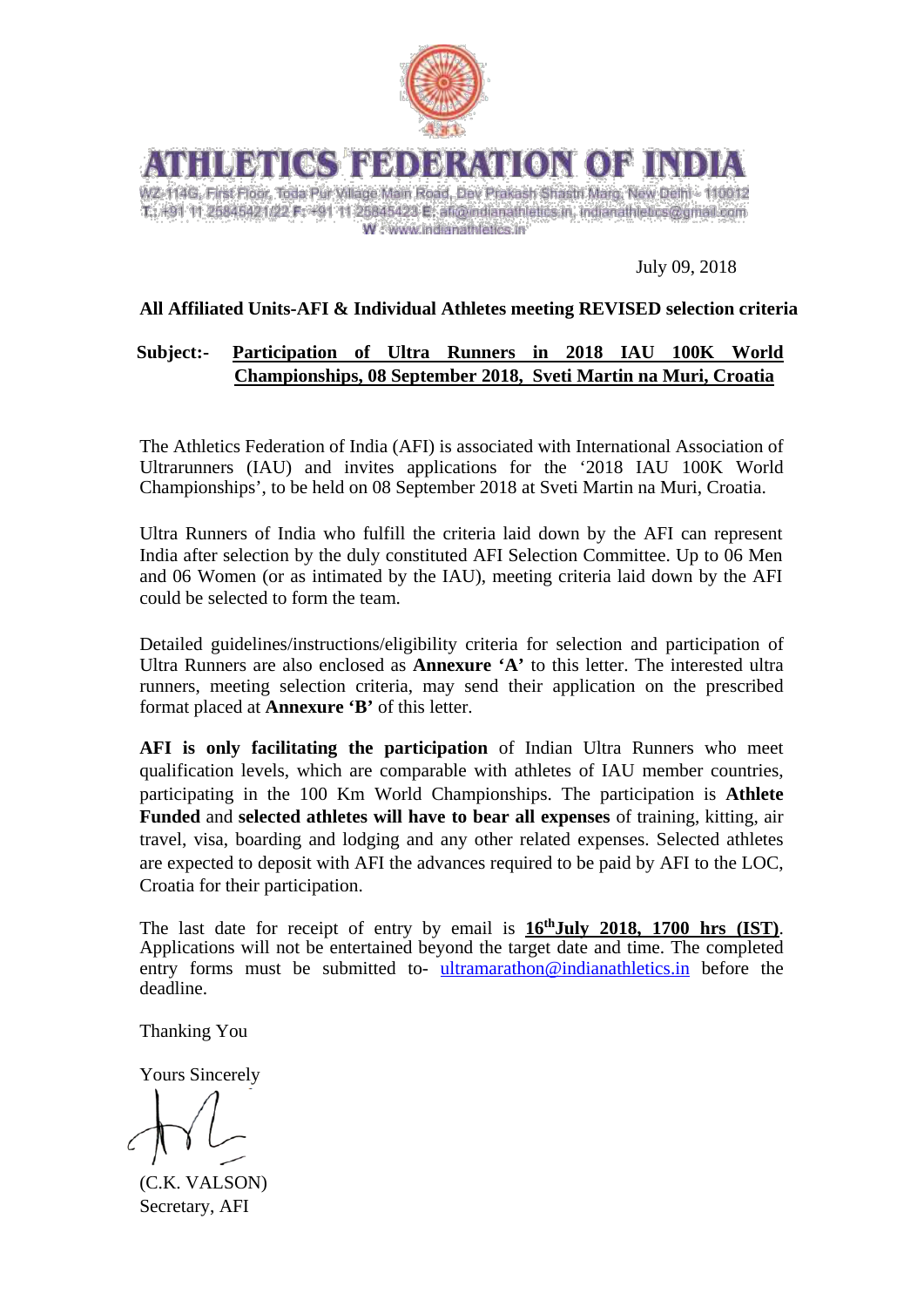## **ANNEXURE-A**

## **2018 IAU 100K World Championships, 8th September 2018, Sveti Martin na Muri, Croatia**

### **INVITATION OF APPLICATIONS**

### **Introduction**

1. The 2018 IAU 100 K World Championships is to be held on 08 September 2018, at Croatia. [\(http://www.iau-ultramarathon.org/\)](http://www.iau-ultramarathon.org/). This is an International Association of Ultrarunners (IAU) Competition.

### **The Course**

2. The course is proposed 7.5 K loop along the local roads, which will be closed to traffic. Details will be available on the IAU website.

### **Selection Criteria-**

3. **Race Specific Bench Mark.** Performance of Athletes in the following race categories will be considered for the selection process. Athletes must achieve the following timing / distance in any of the given races:

### **REVISED CRITERIA for applications-**

| (i)   | 100 Km Race:  | Men   | 9:45h   |
|-------|---------------|-------|---------|
|       |               | Women | 10:45 h |
| (i)   | 90 Km Race:   | Men   | 8:30h   |
|       |               | Women | 9:30h   |
|       |               |       |         |
| (iii) | 12 Hour Race: | Men   | 115 Km  |
|       |               | Women | 100 Km  |

### 4. **Selection Process**

(a) Only Indian Citizens will be considered and the athlete must be holding a valid Indian passport.

(b) Qualifying period. The athlete should have achieved the **Race Specific Benchmark** in a period 15 month before the date of the Championship and up to the date for submission of the application. As the Championship is to be held on 08 September 2018 and the last date for submission of the application is 16 July 2018, then the qualifying period will be 07 June 2017 to 15 July 2018.

(c) Race Results. The results of the races run by the athlete must be available on the website of the organizer as on the date of submission of the application. Results, which are made available after the last date for submission of the application, will not be considered.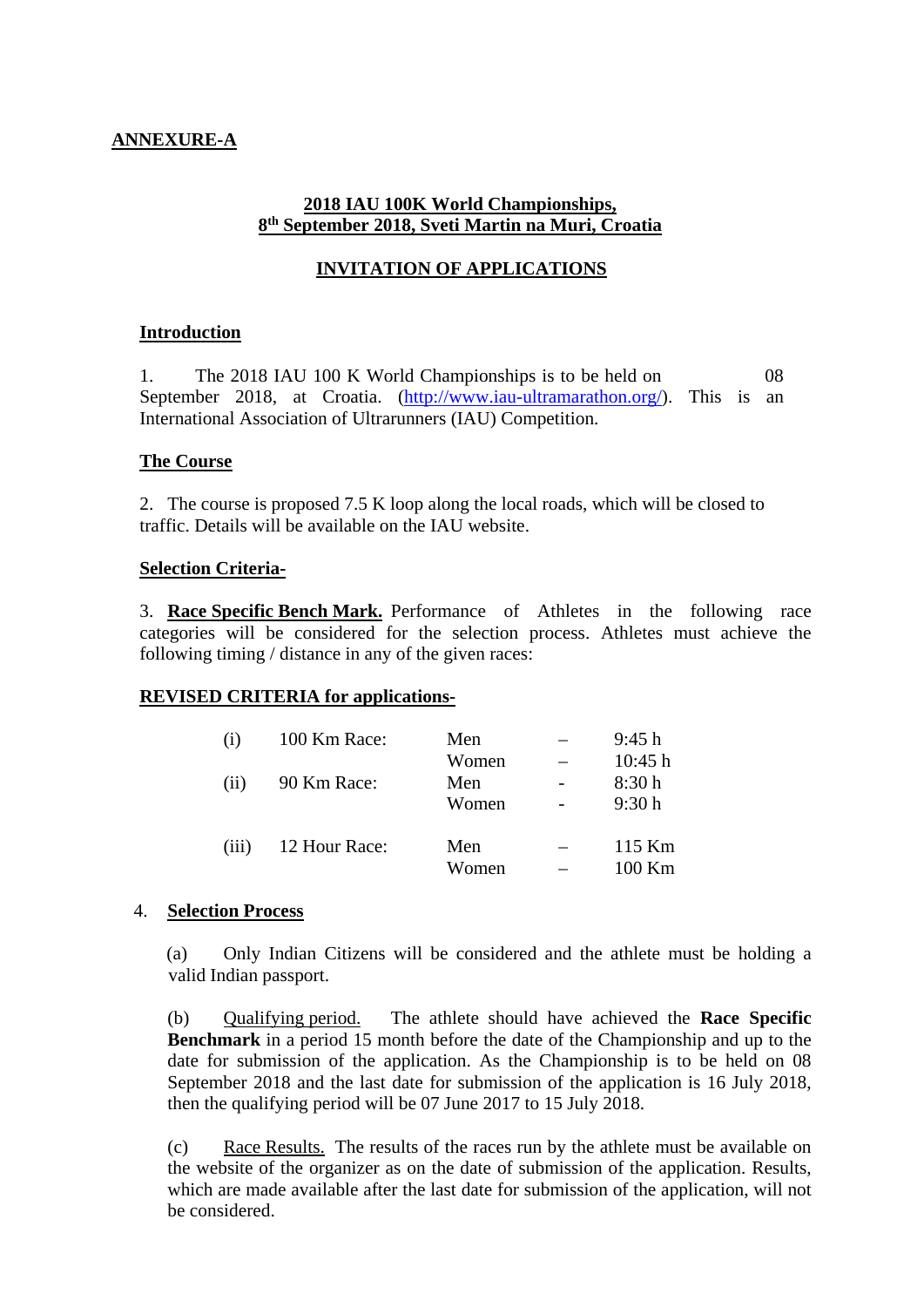(d) Proof of Fitness. In addition to meeting the Race Specific Bench Mark and Qualifying period, athletes will also have to provide details of ultra-races run in a period up to one year from the date of Championships up to the date of submission of the application, as a proof of fitness. If not available, the athlete may not be considered for the selection process solely on the basis of having met the Race Specific Bench Marks and Qualifying Period. This period is from 07 September 2017 to 15 July 2018.

(e) Team Composition. Up to 06 Men and 06 Women **or** as specified by the IAU, 'meeting the standards set by AFI' could be selected to represent India.

(f) Selection Trails. No selection trials are planned. Athletes will be selected based on the results of races provided by the applicant. The results must be available on the Race Website, for verification.

5. **Expenditure for participation.** AFI will facilitate the participation of the team at the World / Continental Area Championships. The events are Athlete funded events. **All expenditure towards the participation is to be borne by individual athletes.** Details are as given:

(a) Athletics Federation of India will facilitate the participation of athletes who meet the selection criteria laid down in this document.

(b) The selected Athletes will have to bear all cost of training, nutrition supplements, travel, visa, accommodation, and any other expenses related to these events. Athletes will be responsible for booking their flight tickets and processing their visa applications in time. AFI and the Local Organizing Committee of the event will provide documents required for processing the visa.

(c) Basic kitting requirements will be met by AFI. Any specific gear required for the race would need to be procured by the athletes.

(d) Although the IAU / LOC provides free boarding and lodging for up to 02 Men and 02 Women athletes (or as decided by IAU), **the cost for accommodation will be shared among all athletes selected and all athletes will be required to pay for accommodation equally.** Accommodation payments will be done through AFI.

(e) Selected athletes will be required to make a full payment of approximately EURO 450 in INR with the AFI towards accommodation. The exact amount will be notified to selected athletes once the details are made available by the LOC. Athletes will be required to give their willingness to fund their participation in the event at the time of submission of the application form and make the necessary deposit on time. Failure to make the accommodation deposit on time will result in withdrawal of the athlete's entry.

(f) Refund of accommodation costs**.** If an athlete withdraws his / her name and is unable to proceed for the event once the final payments have been done by the AFI, the refund of payment made on account of accommodation will be subject to the same being refunded by the LOC and other expenditure incurred in the process.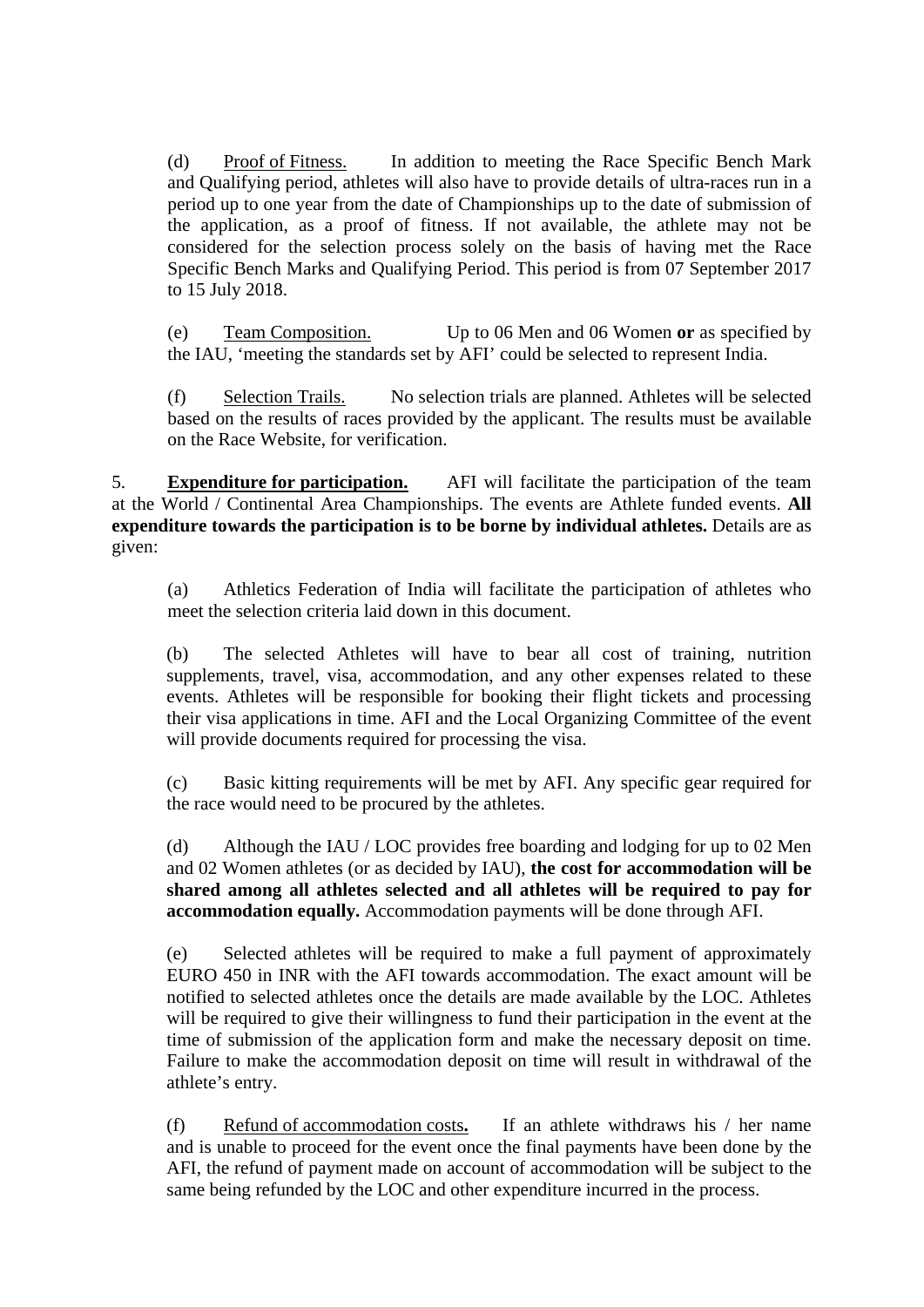6. **Selection Panel.** The AFI Ultra Running Selection Panel duly appointed by the President AFI will be responsible for the selection of athletes based on the information provided and verified.

7. **Appeal.** There shall be no right of appeal to the selection of the Indian Team made by the Selection Panel. The provision of appeals applicable under AFI rules does not apply to the selection of Indian Team for the IAU organized championships/competitions.

8. **Announcement of Results.** Selected athletes will be intimated by e-mail and result of the selection will be posted on the official website of AFIwww.indianathletics.in

## . **Additional Information**.

(a) The AFI Ultra Running Committee may be contacted at [ultramarathon@indianathletics.in](mailto:ultramarathon@indianathletics.in)

(b) Athletes selected will be responsible for their own training in consultation with the Ultra-Running Sub-committee of the AFI.

(c) If a selected athlete gets injured during the preparation before the event, and his participation in the event is at risk, he / she must inform the Ultra-Running Subcommittee of the AFI by e-mail at the earliest.

(d) Athletes will be responsible for booking their flight tickets to and fro.

(e) Athletes will be responsible to obtain visa directly from the Embassy of Croatia as per the Embassy visa rules. AFI will only provide the necessary documentary proof that an individual is representing AFI at the 2018 IAU 100 K World Championships. If an individual is unable to process his or her visa application or Visa application is rejected, the AFI will not be held responsible. For refund of advance paid by the athlete to AFI for boarding and lodging, please refer to para 5(f).